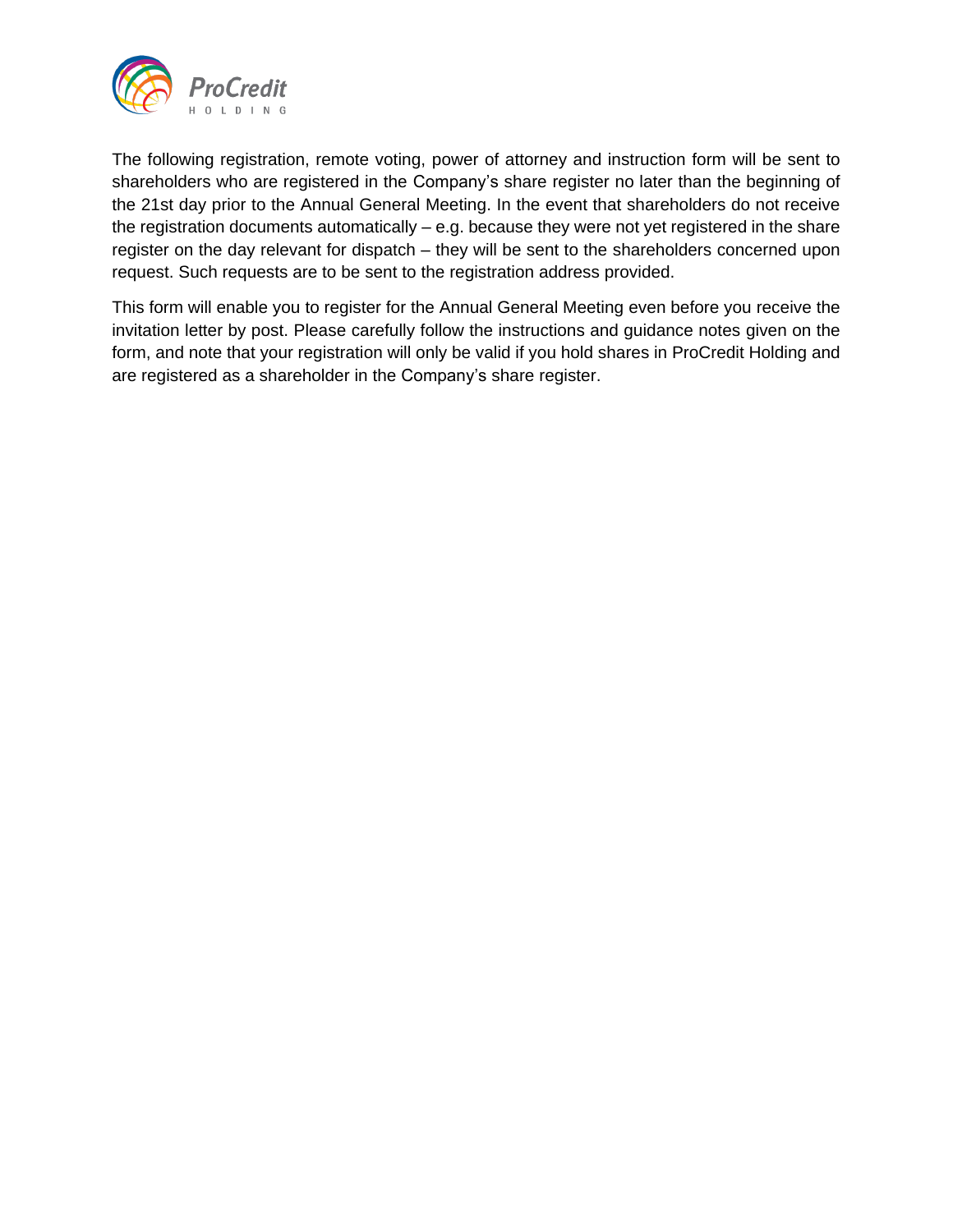# **Notice about registration and exercising voting rights**

#### **When is the deadline to register for the Annual General Meeting?**

Your registration for the Annual General Meeting must be received by 24 May 2022, 24:00 hours (CEST) via the InvestorPortal or – if you are using the attached registration form – at the address given below.



| By post to:   | ProCredit Holding AG & Co. KGaA<br>c/o Computershare Operations Center<br>80249 Munich<br><b>GERMANY</b> |
|---------------|----------------------------------------------------------------------------------------------------------|
| By e-mail to: | anmeldestelle@computershare.de                                                                           |

## **General Information**

### **Change of address:**

Is the data entered for you in the share register inaccurate, such as an incorrectly spelled name, a name change or a move? If so, please inform your custodian bank directly. This is the only way to correct your entry in the share register.

### **Privacy policy:**

Your personal data stored in the share register is used for the purpose of properly maintaining the share register and correctly conducting the meeting. Should you have given authorisation for additional use, for example for investor relations information, your data will also be used for this purpose.

For details on the handling of personal data and your rights under the General Data Protection Regulation (GDPR), please refer to the website of the Company at https://www.procredit-holding.com/data-protection/.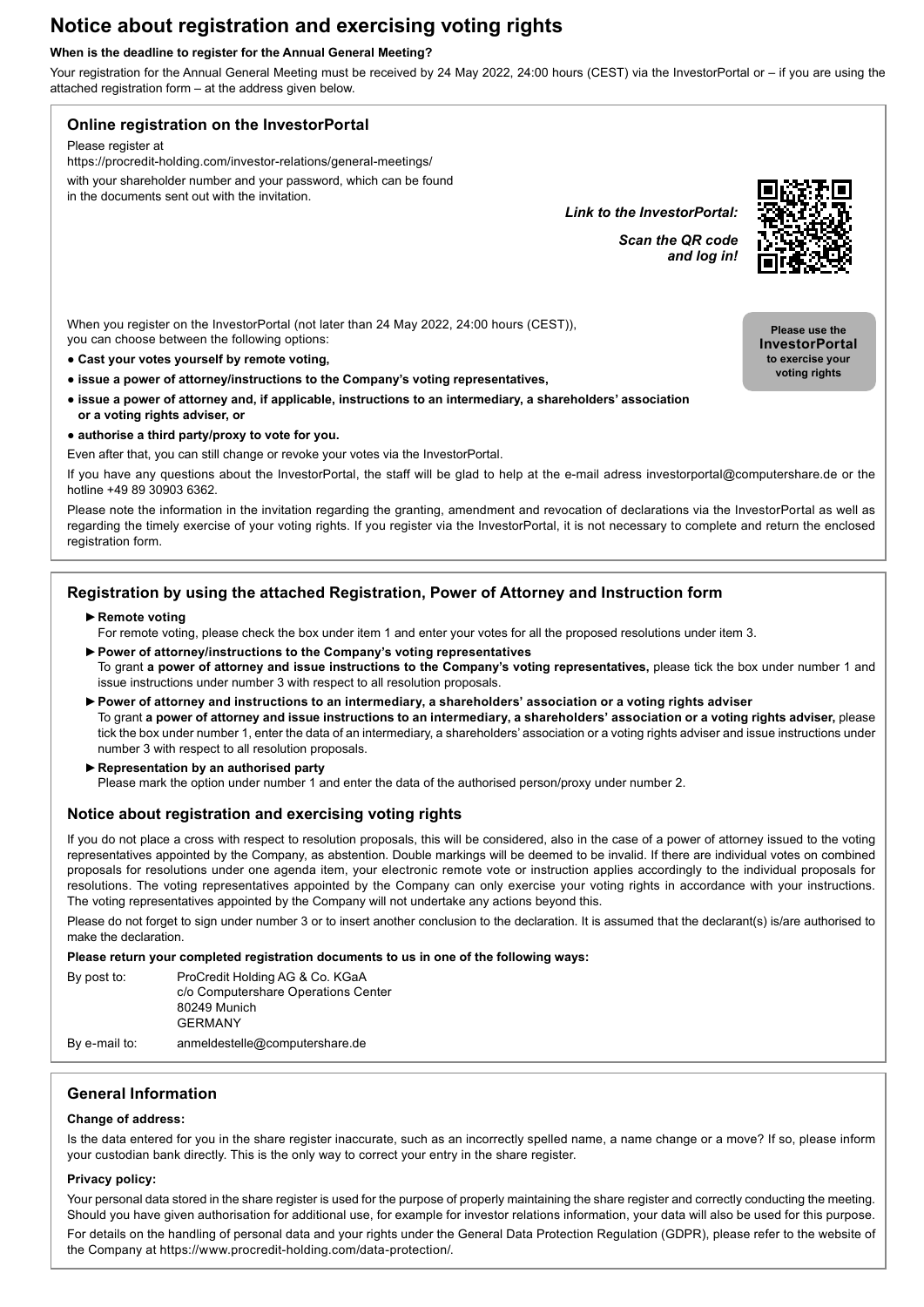## **Registration, Power of Attorney and Instruction form**



(virtual) Annual General Meeting of ProCredit Holding AG & Co. KGaA on 31 May 2022

Please note the registration deadline for the Annual General Meeting: **24 May 2022, 24:00 hours (CEST).** Please note the information regarding registration and exercise of voting rights. Your registration forms will be processed electronically; information written outside of the prescribed fields will not be considered.

| Name, first name*                           |              |                                                | Street*                                                                                                                                                                                                                                                                                                                                                                                                                                                                                                                                                                                                                                                                                                                                                                                  |  |                                                                                                                       |                                             |  |  |
|---------------------------------------------|--------------|------------------------------------------------|------------------------------------------------------------------------------------------------------------------------------------------------------------------------------------------------------------------------------------------------------------------------------------------------------------------------------------------------------------------------------------------------------------------------------------------------------------------------------------------------------------------------------------------------------------------------------------------------------------------------------------------------------------------------------------------------------------------------------------------------------------------------------------------|--|-----------------------------------------------------------------------------------------------------------------------|---------------------------------------------|--|--|
| Postal code and City*<br>* Mandatory fields |              |                                                | Number of shares*                                                                                                                                                                                                                                                                                                                                                                                                                                                                                                                                                                                                                                                                                                                                                                        |  | Shareholder Number*                                                                                                   |                                             |  |  |
|                                             | Registration |                                                | My/Our shareholdings are hereby registered for the above-mentioned Annual General Meeting in one of the following ways.                                                                                                                                                                                                                                                                                                                                                                                                                                                                                                                                                                                                                                                                  |  |                                                                                                                       |                                             |  |  |
|                                             |              | <b>Remote voting</b>                           | I/We hereby register my/our shareholding and vote in accordance with the markings under item 3 (see reverse).                                                                                                                                                                                                                                                                                                                                                                                                                                                                                                                                                                                                                                                                            |  |                                                                                                                       | Please turn over to provide instructions ▶  |  |  |
|                                             |              |                                                | Power of attorney/instructions to the Company's voting representatives                                                                                                                                                                                                                                                                                                                                                                                                                                                                                                                                                                                                                                                                                                                   |  |                                                                                                                       |                                             |  |  |
|                                             |              |                                                | I/We authorise the Company's voting representatives (Ms Nicole Kraft, Frankfurt am Main, and Mr Christopher Shepherd,                                                                                                                                                                                                                                                                                                                                                                                                                                                                                                                                                                                                                                                                    |  | Frankfurt am Main) under disclosure of my/our name(s) and including the right to sub-authorise, to vote in accordance |                                             |  |  |
|                                             |              | with my/our instructions at no. 3.             |                                                                                                                                                                                                                                                                                                                                                                                                                                                                                                                                                                                                                                                                                                                                                                                          |  | Please turn over to provide instructions ▶                                                                            |                                             |  |  |
|                                             |              |                                                | Power of attorney and instructions to an intermediary, a shareholders' association or a voting rights adviser<br>I/We grant Power of attorney to the following intermediary/shareholders' association/voting rights adviser to vote in<br>accordance with my/our instructions at no. 3. If I/we did not provide instructions, the voting right shall be exercised in<br>accordance with the proposal of the intermediary/shareholders' association/voting rights adviser.<br>If this/these person(s) reject this authorisation or decline(s) representation, I/we hereby authorise the voting represent-<br>atives appointed by the Company named at 1 to vote according to my/our instructions under the conditions mentioned<br>at 1 (please strike out this sentence if not desired). |  |                                                                                                                       |                                             |  |  |
|                                             |              |                                                |                                                                                                                                                                                                                                                                                                                                                                                                                                                                                                                                                                                                                                                                                                                                                                                          |  |                                                                                                                       | Please turn over to provide instructions ▶  |  |  |
|                                             |              |                                                | Representation by an authorised third party/proxy<br>I/We hereby authorise the person mentioned below. The authorisation is made under disclosure of the name(s) and<br>includes the exercising of all shareholder rights, including voting rights, as well as the right to grant sub-proxy. I/we have<br>expressly informed the authorised representative/proxy of the information on data protection and the transfer of personal<br>data. A proxy card will be sent to the authorised third party to exercise the voting rights                                                                                                                                                                                                                                                       |  |                                                                                                                       |                                             |  |  |
|                                             |              | Details of the authorised person               |                                                                                                                                                                                                                                                                                                                                                                                                                                                                                                                                                                                                                                                                                                                                                                                          |  |                                                                                                                       |                                             |  |  |
|                                             |              | voting rights adviser required for processing. | In this section, please enter the data of the authorised person/proxy or of the authorised intermediary/shareholders' association/                                                                                                                                                                                                                                                                                                                                                                                                                                                                                                                                                                                                                                                       |  |                                                                                                                       |                                             |  |  |
|                                             |              | First name of proxy holder*                    |                                                                                                                                                                                                                                                                                                                                                                                                                                                                                                                                                                                                                                                                                                                                                                                          |  |                                                                                                                       |                                             |  |  |
|                                             |              |                                                | بالمسالمين لاستنافتنا ليسالين المسالمين المسالمين لمسالمين لمسالمين المسالمين المسالمين المسالمين المسالمين المسال<br>Last name of proxy holder or name of intermediary/shareholders' association/voting rights adviser*                                                                                                                                                                                                                                                                                                                                                                                                                                                                                                                                                                 |  |                                                                                                                       |                                             |  |  |
| Street*                                     |              |                                                | المتنبية المستنا المستنا المستنا المستنا المستنا المستنا لمستنا المستا لمستنا لمستنا لمستنا لمستنا لمستنا لم                                                                                                                                                                                                                                                                                                                                                                                                                                                                                                                                                                                                                                                                             |  |                                                                                                                       | <u> La Barat Carl La Barat (</u><br>Number* |  |  |
|                                             |              |                                                |                                                                                                                                                                                                                                                                                                                                                                                                                                                                                                                                                                                                                                                                                                                                                                                          |  |                                                                                                                       |                                             |  |  |

\* Mandatory fields (in the case of authorisation of a intermediary/shareholders' association/voting rights adviser, only its name as well as the place or registered office are to be indicated)

Country Post code\* Place or registered office\*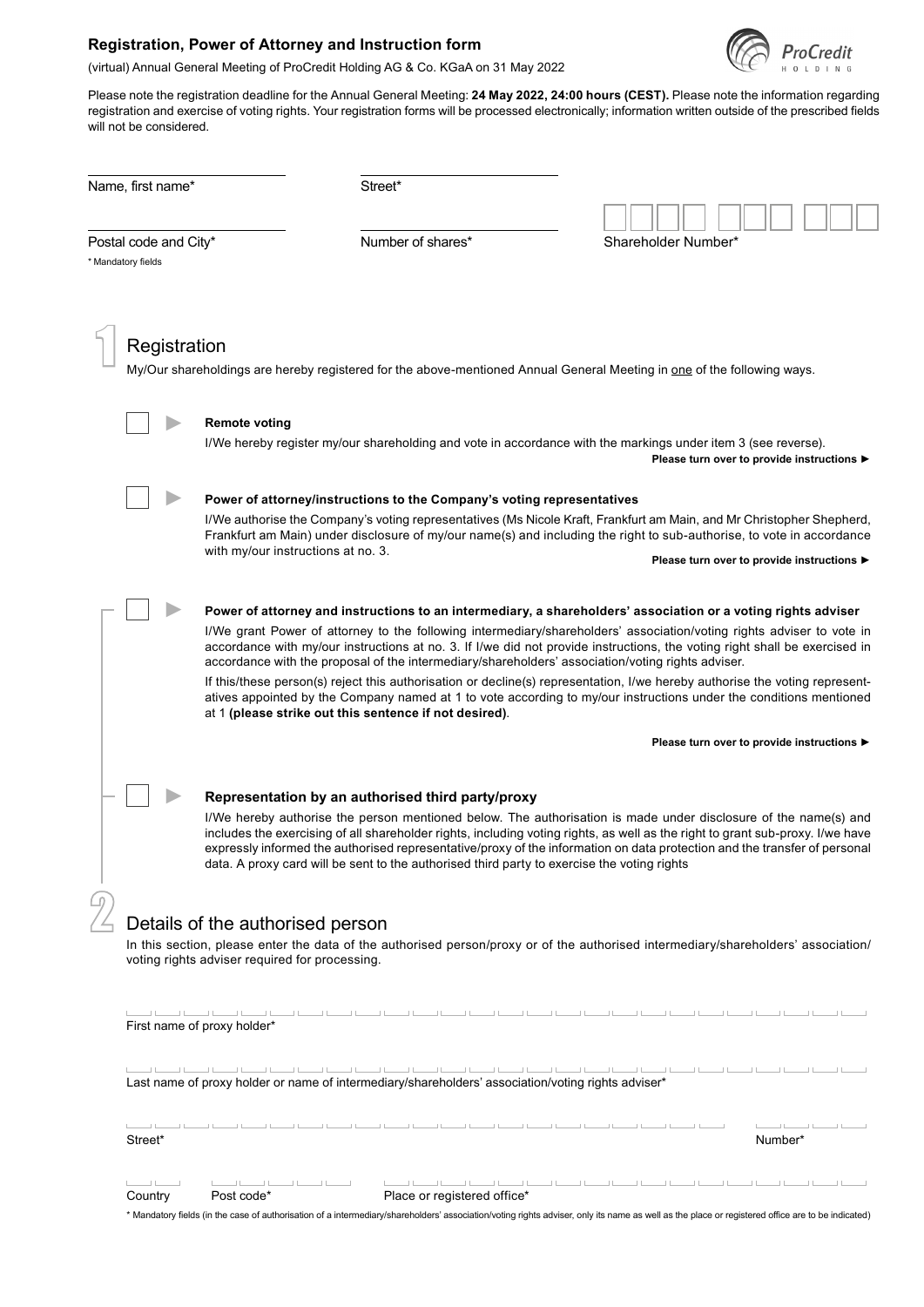(virtual) Annual General Meeting of ProCredit Holding AG & Co. KGaA on 31 May 2022

|    | Name, first name*                                                 | Street*                                                                                                                                                                                                                                                                                                                                                                                                                                                                                                                                                                  |                     |    |
|----|-------------------------------------------------------------------|--------------------------------------------------------------------------------------------------------------------------------------------------------------------------------------------------------------------------------------------------------------------------------------------------------------------------------------------------------------------------------------------------------------------------------------------------------------------------------------------------------------------------------------------------------------------------|---------------------|----|
|    | Postal code and City*<br>* Mandatory fields                       | Number of shares*                                                                                                                                                                                                                                                                                                                                                                                                                                                                                                                                                        | Shareholder Number* |    |
|    |                                                                   | Remote voting or instructions to the Company's voting representatives<br>or to an intermediary, a shareholders' association or a voting rights adviser                                                                                                                                                                                                                                                                                                                                                                                                                   |                     |    |
|    | Proposed resolutions as published in the Federal Gazette          |                                                                                                                                                                                                                                                                                                                                                                                                                                                                                                                                                                          | <b>YES</b>          | NΟ |
|    |                                                                   | 1. Presentation of the annual financial statements and consolidated financial statements, as well as the combined<br>management report for ProCredit Holding AG & Co. KGaA and the group, each as approved by the<br>Supervisory Board, including the explanatory report with disclosures pursuant to section 289a (1) sentence 1<br>and section 315a (1) sentence 1 HGB, and the Report of the Supervisory Board for the 2021 financial year, as well<br>as the adoption of a resolution to approve the annual financial statements for ProCredit Holding AG & Co. KGaA |                     |    |
|    |                                                                   |                                                                                                                                                                                                                                                                                                                                                                                                                                                                                                                                                                          |                     |    |
|    |                                                                   |                                                                                                                                                                                                                                                                                                                                                                                                                                                                                                                                                                          |                     |    |
|    |                                                                   |                                                                                                                                                                                                                                                                                                                                                                                                                                                                                                                                                                          |                     |    |
|    |                                                                   |                                                                                                                                                                                                                                                                                                                                                                                                                                                                                                                                                                          |                     |    |
|    |                                                                   | 6. Adoption of a resolution on the appointment of the auditor of the annual financial statements and the auditor<br>of the consolidated financial statements for the financial year 2022 as well as the auditor for the review                                                                                                                                                                                                                                                                                                                                           |                     |    |
|    | 7. Adoption of a resolution on elections to the Supervisory Board |                                                                                                                                                                                                                                                                                                                                                                                                                                                                                                                                                                          |                     |    |
|    |                                                                   |                                                                                                                                                                                                                                                                                                                                                                                                                                                                                                                                                                          |                     |    |
|    |                                                                   |                                                                                                                                                                                                                                                                                                                                                                                                                                                                                                                                                                          |                     |    |
|    |                                                                   |                                                                                                                                                                                                                                                                                                                                                                                                                                                                                                                                                                          |                     |    |
|    |                                                                   |                                                                                                                                                                                                                                                                                                                                                                                                                                                                                                                                                                          |                     |    |
|    | 7.5 Monish K. Dutt (Candidate no longer stands for election)      |                                                                                                                                                                                                                                                                                                                                                                                                                                                                                                                                                                          |                     |    |
|    | A                                                                 |                                                                                                                                                                                                                                                                                                                                                                                                                                                                                                                                                                          |                     |    |
| 8. |                                                                   | Resolution on the remuneration of the members of the Supervisory Board and corresponding amendment                                                                                                                                                                                                                                                                                                                                                                                                                                                                       |                     |    |
|    |                                                                   |                                                                                                                                                                                                                                                                                                                                                                                                                                                                                                                                                                          |                     |    |

**You can cast your votes on duly submitted, admissible countermotions, election proposals and requests for supplements via the InvestorPortal.**